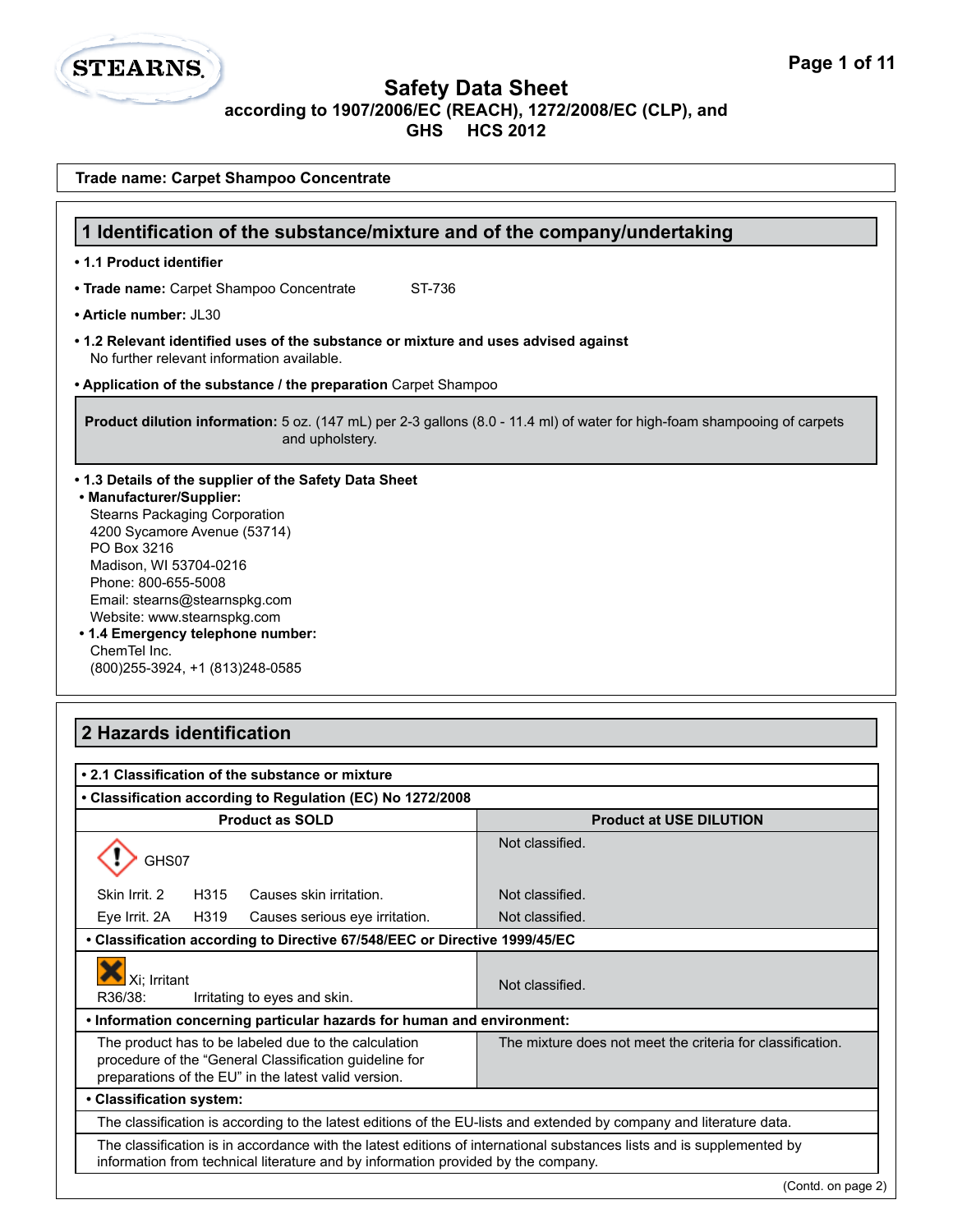| Trade name: Carpet Shampoo Concentrate                                                                                                                                                                                                                                                                                                                                                                                                                                                                                |                                                            |
|-----------------------------------------------------------------------------------------------------------------------------------------------------------------------------------------------------------------------------------------------------------------------------------------------------------------------------------------------------------------------------------------------------------------------------------------------------------------------------------------------------------------------|------------------------------------------------------------|
|                                                                                                                                                                                                                                                                                                                                                                                                                                                                                                                       | (Contd. from page 1)                                       |
| • 2.2 Label elements                                                                                                                                                                                                                                                                                                                                                                                                                                                                                                  |                                                            |
| <b>Product as SOLD</b>                                                                                                                                                                                                                                                                                                                                                                                                                                                                                                | <b>Product at USE DILUTION</b>                             |
| • Labeling according to Regulation (EC) No 1272/2008                                                                                                                                                                                                                                                                                                                                                                                                                                                                  |                                                            |
| The product is classified and labeled according to the CLP<br>regulation.                                                                                                                                                                                                                                                                                                                                                                                                                                             | The mixture does not meet the criteria for classification. |
| • Hazard pictograms                                                                                                                                                                                                                                                                                                                                                                                                                                                                                                   |                                                            |
|                                                                                                                                                                                                                                                                                                                                                                                                                                                                                                                       | None                                                       |
| GHS07                                                                                                                                                                                                                                                                                                                                                                                                                                                                                                                 |                                                            |
| · Signal word Warning                                                                                                                                                                                                                                                                                                                                                                                                                                                                                                 | None                                                       |
| • Hazard statements                                                                                                                                                                                                                                                                                                                                                                                                                                                                                                   |                                                            |
| H315 Causes skin irritation.<br>H319 Causes serious eye irritation.                                                                                                                                                                                                                                                                                                                                                                                                                                                   | Avoid contact with eyes.                                   |
| • Precautionary statements                                                                                                                                                                                                                                                                                                                                                                                                                                                                                            |                                                            |
| P280 Wear protective gloves/eye protection.<br>P264 Wash hands thoroughly after handling.<br>P305+351+338+337+313 IF IN EYES: Rinse cautiously<br>with water for several minutes. Remove contact<br>lenses if present and easy to do. Continue rinsing. If<br>eye irritation persists: Get medical advice/attention.<br>P302+362+353+332+313: IF ON SKIN: Rinse skin with<br>plenty of water. Take off contaminated clothing and<br>wash it before reuse. If skin irritation occurs: get<br>medical advice/attention. | None                                                       |

# **3 Composition/information on ingredients**

#### **• 3.2 Mixtures**

**• Description:** Mixture of substances listed below with nonhazardous additions.

| • Dangerous components:                                                                   |                                                              |        |
|-------------------------------------------------------------------------------------------|--------------------------------------------------------------|--------|
| CAS: 137-16-6                                                                             | Lauroylsarcosine, Sodium Salt                                | 6-10%  |
|                                                                                           | Xi R36/37                                                    |        |
|                                                                                           | Eye Irrit. 2A, H319; Skin Irrit. 2, H315; Oral Tox., 5, H303 |        |
| CAS: 68081-96-9                                                                           | Ammonium lauryl sulfate                                      | 10-20% |
|                                                                                           | Xi R36/37/38                                                 |        |
|                                                                                           | Eye Irrit. 2A, H319; Skin Irrit. 2, H315                     |        |
| • Additional information: For the wording of the listed risk phrases refer to section 16. |                                                              |        |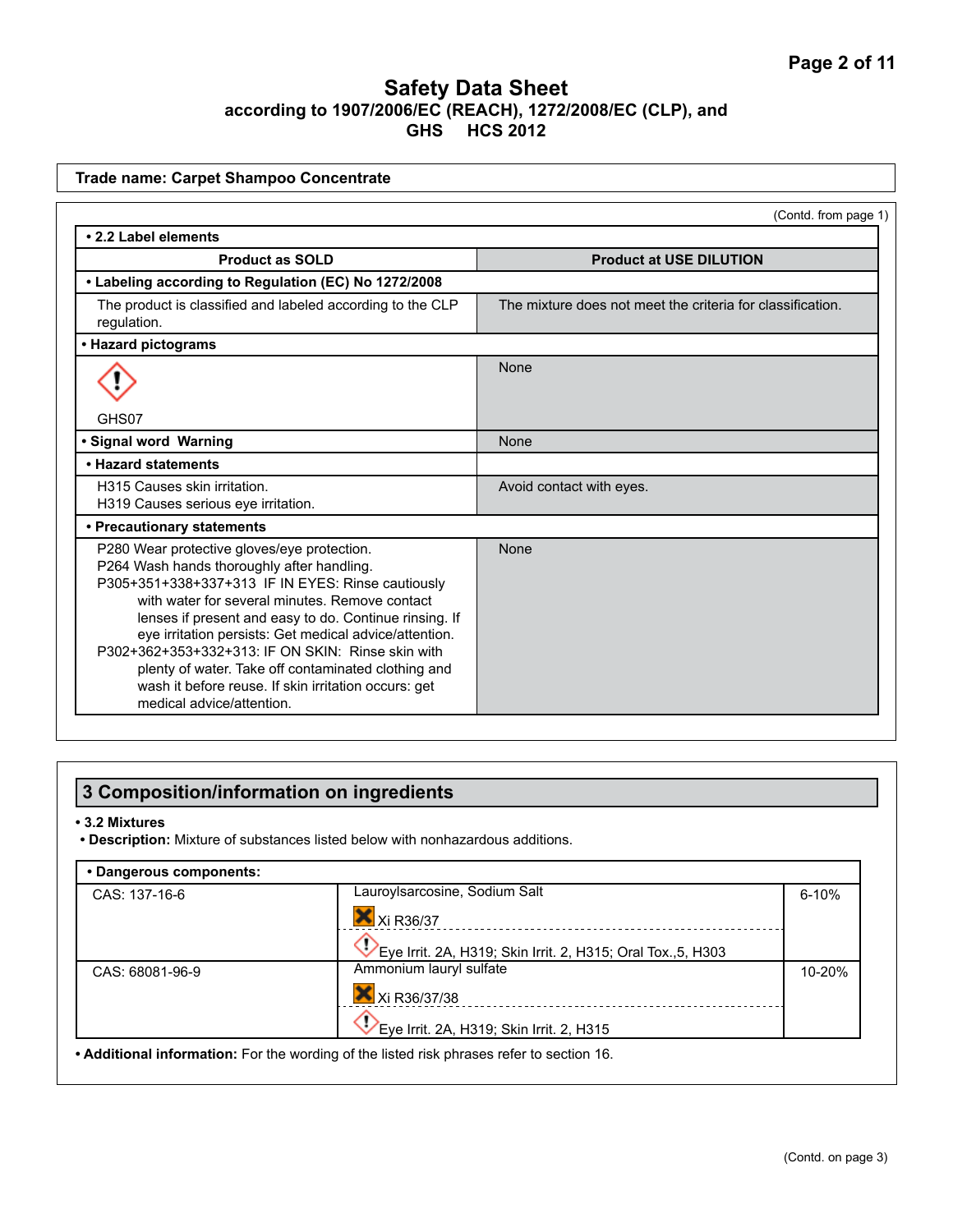**Trade name: Carpet Shampoo Concentrate**

(Contd. from page 2)

| <b>4 First-aid measures</b>                                                                                                                                  |                                                                                                                          |  |
|--------------------------------------------------------------------------------------------------------------------------------------------------------------|--------------------------------------------------------------------------------------------------------------------------|--|
| .4.1 Description of first aid measures                                                                                                                       |                                                                                                                          |  |
| <b>Product as SOLD</b>                                                                                                                                       | <b>Product at USE DILUTION</b>                                                                                           |  |
| • After inhalation:<br>Supply fresh air; consult doctor in case of complaints.                                                                               | No special measures required. Treat symptomatically.                                                                     |  |
| • After skin contact:<br>Wash with water and rinse thoroughly. If skin irritation<br>continues consult a doctor.                                             | No known effect after skin contact. Rinse with water for a<br>few minutes.                                               |  |
| • After eye contact:<br>Remove contact lenses if worn.<br>Rinse opened eye for several minutes under running water.<br>If symptoms persist consult a doctor. | No known effect after eye contact. Rinse with water for a<br>few minutes. If irritation persists, get medical attention. |  |
| • After swallowing:<br>Rinse out mouth and then drink plenty of water.<br>Do not induce vomiting; call for medical help immediately.                         | Get medical attention if symptoms occur.                                                                                 |  |
| • 4.2 Most important symptoms and effects both acute and delayed Gastric or intestinal disorders.                                                            |                                                                                                                          |  |
| . Hazards No further relevant information available.                                                                                                         | No known effects.                                                                                                        |  |
| • 4.3 Indication of any immediate medical attention and special treatment needed                                                                             |                                                                                                                          |  |
| If necessary oxygen respiration treatment.<br>Medical supervision for at least 48 hours.                                                                     | Treat symptomatically.                                                                                                   |  |

### **5 Fire-fighting measures**

- **5.1 Extinguishing media**
- **Suitable extinguishing agents:**

CO2, powder or water spray. Fight larger fires with water spray or alcohol resistant foam.

- **For safety reasons unsuitable extinguishing agents:** None.
- **5.2 Special hazards arising from the substance or mixture**

Formation of toxic gases is possible during heating or in case of fire.

**• 5.3 Advice for firefighters**

#### **• Protective equipment:**

Wear self-contained respiratory protective device. Wear fully protective suit.

**• Additional information** No further relevant information available.

# **6 Accidental release measures**

### **• 6.1 Personal precautions, protective equipment and emergency procedures**

| <b>Product as SOLD</b>                                                                                                                                                      | <b>Product at USE DILUTION</b>                 |
|-----------------------------------------------------------------------------------------------------------------------------------------------------------------------------|------------------------------------------------|
| Wear protective equipment. Keep unprotected persons away.<br>Use respiratory protective device against the effects of<br>fumes/dust/aerosol.<br>Ensure adequate ventilation | Use personal protective equipment as required. |

(Contd. on page 4)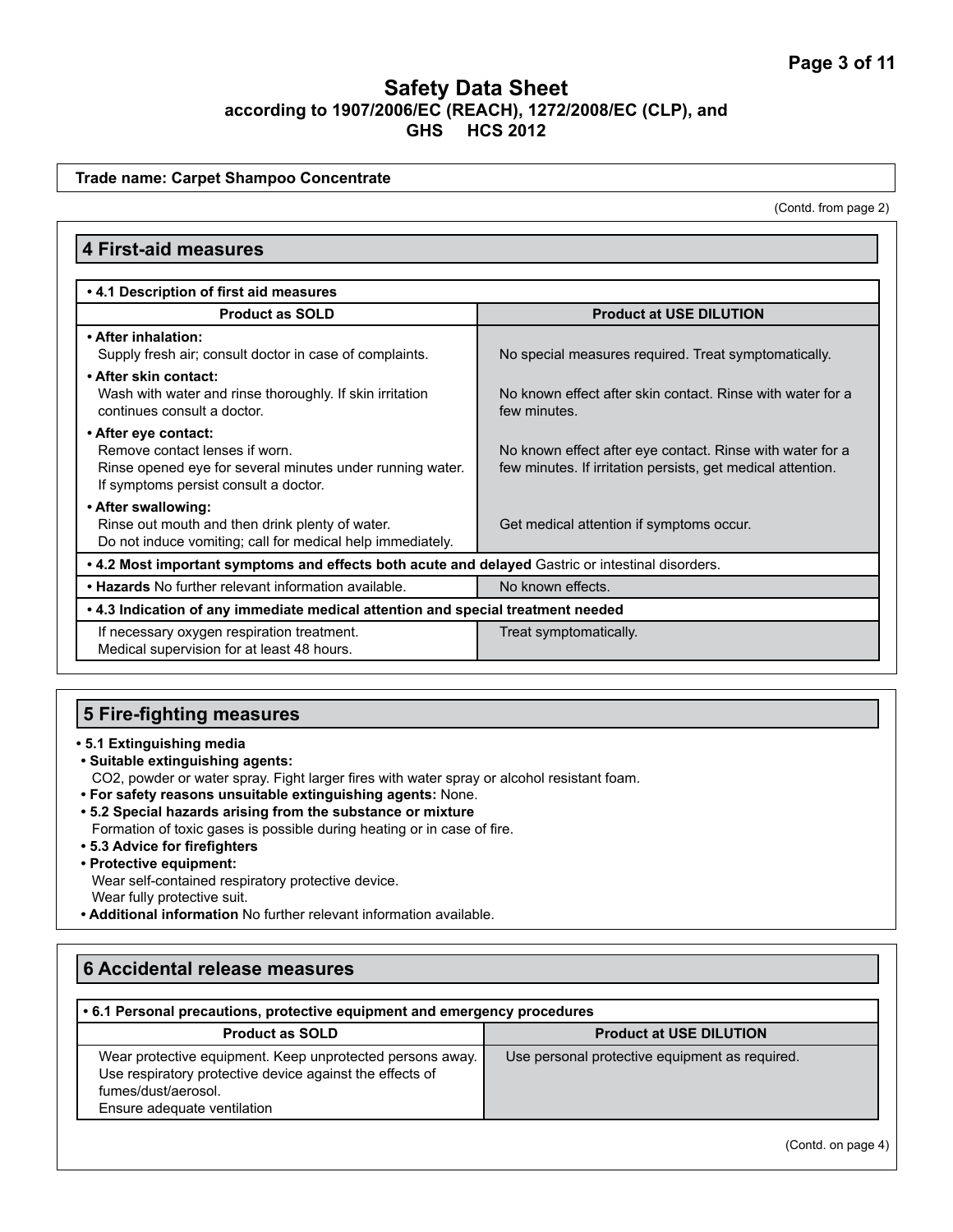| <b>Trade name: Carpet Shampoo Concentrate</b>                                                                                                                                                 |                                                                                                                                                                   |
|-----------------------------------------------------------------------------------------------------------------------------------------------------------------------------------------------|-------------------------------------------------------------------------------------------------------------------------------------------------------------------|
|                                                                                                                                                                                               | (Contd. from page 3)                                                                                                                                              |
| <b>Product as SOLD</b>                                                                                                                                                                        | <b>Product at USE DILUTION</b>                                                                                                                                    |
| • 6.2 Environmental precautions:                                                                                                                                                              |                                                                                                                                                                   |
| Do not allow to enter sewers/ surface or ground water.                                                                                                                                        | Avoid contact of large amounts of spilled material and run<br>off with soil and surface waterways.                                                                |
| .6.3 Methods and material for containment and cleaning up:                                                                                                                                    |                                                                                                                                                                   |
| Absorb with liquid-binding material (sand, diatomite, acid<br>binders, universal binders, sawdust).<br>Send for recovery or disposal in suitable receptacles.<br>Ensure adequate ventilation. | Large Spills: Flush area with water. Prevent entry into<br>waterways.<br>Small Spills: Wipe up with absorbent material.                                           |
| • 6.4 Reference to other sections                                                                                                                                                             |                                                                                                                                                                   |
| See Section 7 for information on safe handling.<br>See Section 8 for information on personal protection<br>equipment.<br>See Section 13 for disposal information.                             | See Section 7 for information on safe handling.<br>See Section 8 for information on personal protection<br>equipment.<br>See Section 13 for disposal information. |
|                                                                                                                                                                                               |                                                                                                                                                                   |

| 7 Handling and storage                                                                 |                                                                  |
|----------------------------------------------------------------------------------------|------------------------------------------------------------------|
|                                                                                        |                                                                  |
| • 7.1 Precautions for safe handling                                                    |                                                                  |
| <b>Product as SOLD</b>                                                                 | <b>Product at USE DILUTION</b>                                   |
| Ensure good ventilation/exhaustion at the workplace.<br>Prevent formation of aerosols. | Wash hands thoroughly after handling.                            |
| . Information about fire - and explosion protection:                                   |                                                                  |
| Protect from heat.                                                                     | No precautions necessary.                                        |
| . 7.2 Conditions for safe storage, including any incompatibilities                     |                                                                  |
| • Storage:                                                                             |                                                                  |
| . Requirements to be met by storerooms and receptacles:                                |                                                                  |
| <b>Product as SOLD</b>                                                                 | <b>Product at USE DILUTION</b>                                   |
| Keep out of reach of children.                                                         | Keep out of reach of children.                                   |
| . Information about storage in one common storage facility:                            |                                                                  |
| Store away from oxidizing agents.<br>Store away from foodstuffs.                       | Store away from oxidizing agents.<br>Store away from foodstuffs. |
| • Further information about storage conditions:                                        |                                                                  |
| No storage precautions necessary.                                                      | No storage precautions necessary.                                |
| • 7.3 Specific end use(s)                                                              |                                                                  |
| No further relevant information available.                                             |                                                                  |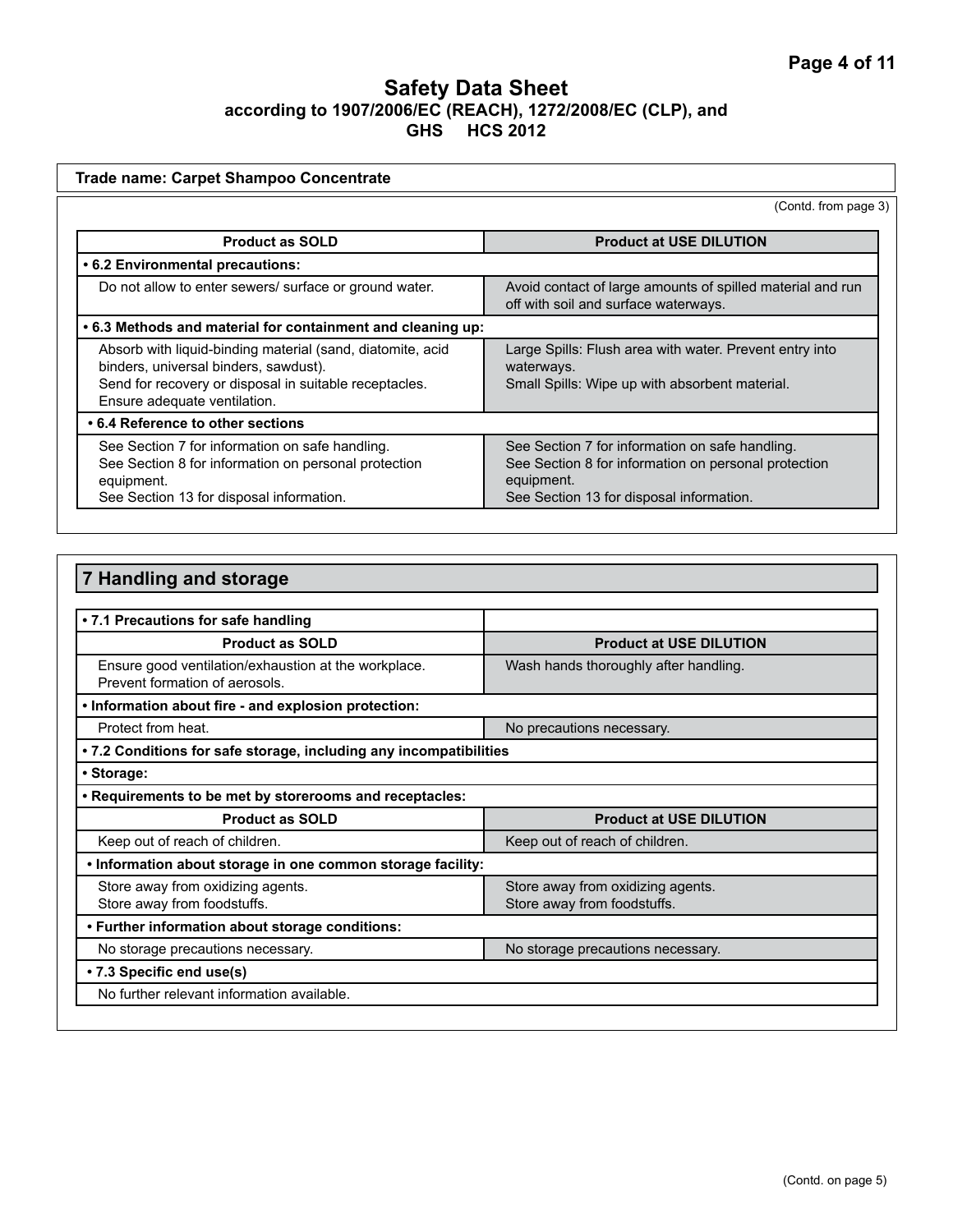**Trade name: Carpet Shampoo Concentrate** (Contd. from page 4) **8 Exposure controls/personal protection • Additional information about design of technical facilities:** No further data; see item 7. **Product as SOLD Product at USE DILUTION • 8.1 Control parameters • Ingredients with limit values that require monitoring at the workplace:** The product does not contain any relevant quantities of materials with critical values that have to be monitored at the workplace. **• DNELs** No further relevant information available. **• PNECs** No further relevant information available**. • Additional information:** The lists valid during the making were used as basis. **• 8.2 Exposure controls • Personal protective equipment: • General protective and hygienic measures:**  The usual precautionary measures are to be adhered to when handling chemicals. Keep away from foodstuffs, beverages and feed. Immediately remove all soiled and contaminated clothing. Wash hands before breaks and at the end of work. Avoid contact with the eyes and skin. The usual precautionary measures are to be adhered to when handling chemicals. Keep away from foodstuffs, beverages and feed. Immediately remove all soiled and contaminated clothing. Wash hands before breaks and at the end of work. Avoid contact with the eyes and skin. **• Respiratory protection:**  Not required under normal conditions of use. Use suitable respiratory protective device in case of insufficient ventilation. NIOSH approved organic vapor respirator equipped with a dust/mist prefilter should be used. Not required under normal conditions of use. Use suitable respiratory protective device in case of insufficient ventilation. NIOSH approved organic vapor respirator equipped with a dust/mist prefilter should be used. **• Protection of hands:**  Protective gloves The glove material has to be impermeable and resistant to the product/ the substance/ the preparation. Due to missing tests no recommendation to the glove material can be given for the product/ the preparation/ the chemical mixture. Selection of the glove material on consideration of the penetration times, rates of diffusion and the degradation. No protective equipment is needed under normal conditions. **• Material of gloves** The selection of the suitable gloves does not only depend on the material, but also on further marks of quality and varies from manufacturer to manufacturer. As the product is a preparation of several substances, the resistance of the glove material can not be calculated in advance and has therefore to be checked prior to the application. No protective equipment is needed under normal conditions. **• Penetration time of glove material** The exact break through time has to be found out by the manufacturer of the protective gloves and has to be observed. No protective equipment is needed under normal conditions.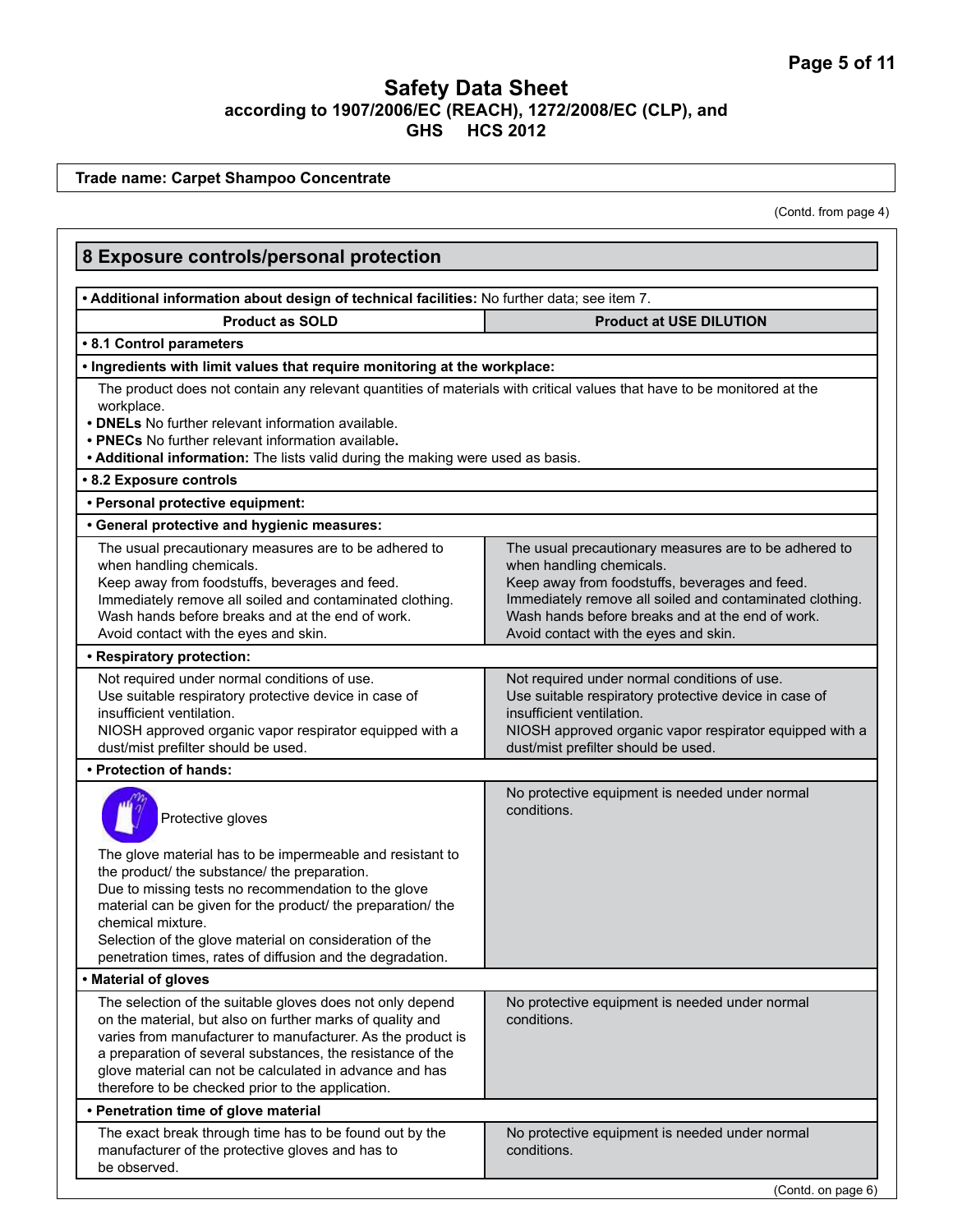**Trade name: Carpet Shampoo Concentrate**

|                                                                                                | (Contd. from page 5)                                                                    |
|------------------------------------------------------------------------------------------------|-----------------------------------------------------------------------------------------|
| <b>Product as SOLD</b>                                                                         | <b>Product at USE DILUTION</b>                                                          |
| • For the permanent contact gloves made of the following materials are suitable: Rubber gloves |                                                                                         |
| • Eye protection:                                                                              |                                                                                         |
| Safety glasses                                                                                 | No protective equipment is needed under normal<br>conditions.                           |
| • Body protection:                                                                             |                                                                                         |
| Not required under normal conditions of use.<br>Protection may be required for spills.         | No protective equipment is needed under normal<br>conditions.                           |
| • Limitation and supervision of exposure into the environment                                  |                                                                                         |
| No further relevant information available.                                                     | No further relevant information available.                                              |
| • Risk management measures                                                                     |                                                                                         |
| See Section 7 for additional information.<br>No further relevant information available.        | See Section 7 for additional information.<br>No further relevant information available. |

| 9 Physical and chemical properties                          |                                                  |                                                  |
|-------------------------------------------------------------|--------------------------------------------------|--------------------------------------------------|
|                                                             | <b>Product as SOLD</b>                           | <b>Product at USE DILUTION</b>                   |
| • 9.1 Information on basic physical and chemical properties |                                                  |                                                  |
| • General Information                                       |                                                  |                                                  |
| • Appearance:                                               |                                                  |                                                  |
| Form:                                                       | Liquid                                           | Liquid                                           |
| Color:                                                      | Amber                                            | Light amber                                      |
| • Odor:                                                     | Solvent odor                                     | Slight solvent odor                              |
| • Odor threshold:                                           | Not determined.                                  | Not determined.                                  |
| • pH-value at 25 °C:                                        | $6.5 \pm 0.5$                                    | $6.5 - 7.5$                                      |
| • Change in condition                                       |                                                  |                                                  |
| <b>Melting point/Melting range:</b>                         | Undetermined.                                    | Undetermined.                                    |
| <b>Boiling point/Boiling range:</b>                         | 212 °F / 100 °C                                  | 212 °F / 100 °C                                  |
| • Flash point:                                              | $>210$ °F $/$ >98 °C                             | $>210$ °F / $>98$ °C                             |
| • Flammability (solid, gaseous):                            | Not applicable.                                  | Not applicable.                                  |
| · Ignition temperature:                                     | Not determined.                                  | Not determined.                                  |
| • Decomposition temperature:                                | Not determined.                                  | Not determined.                                  |
| • Self-igniting:                                            | Product is not self-igniting.                    | Product is not self-igniting.                    |
| • Danger of explosion:                                      | Product does not present an<br>explosion hazard. | Product does not present an explosion<br>hazard. |
| <b>• Explosion limits:</b>                                  |                                                  |                                                  |
| Lower:                                                      | Not determined.                                  | Not determined.                                  |
| Upper:                                                      | Not determined.                                  | Not determined.                                  |
| • Vapor pressure at 20 °C:                                  | 23 hPa                                           | Not determined.                                  |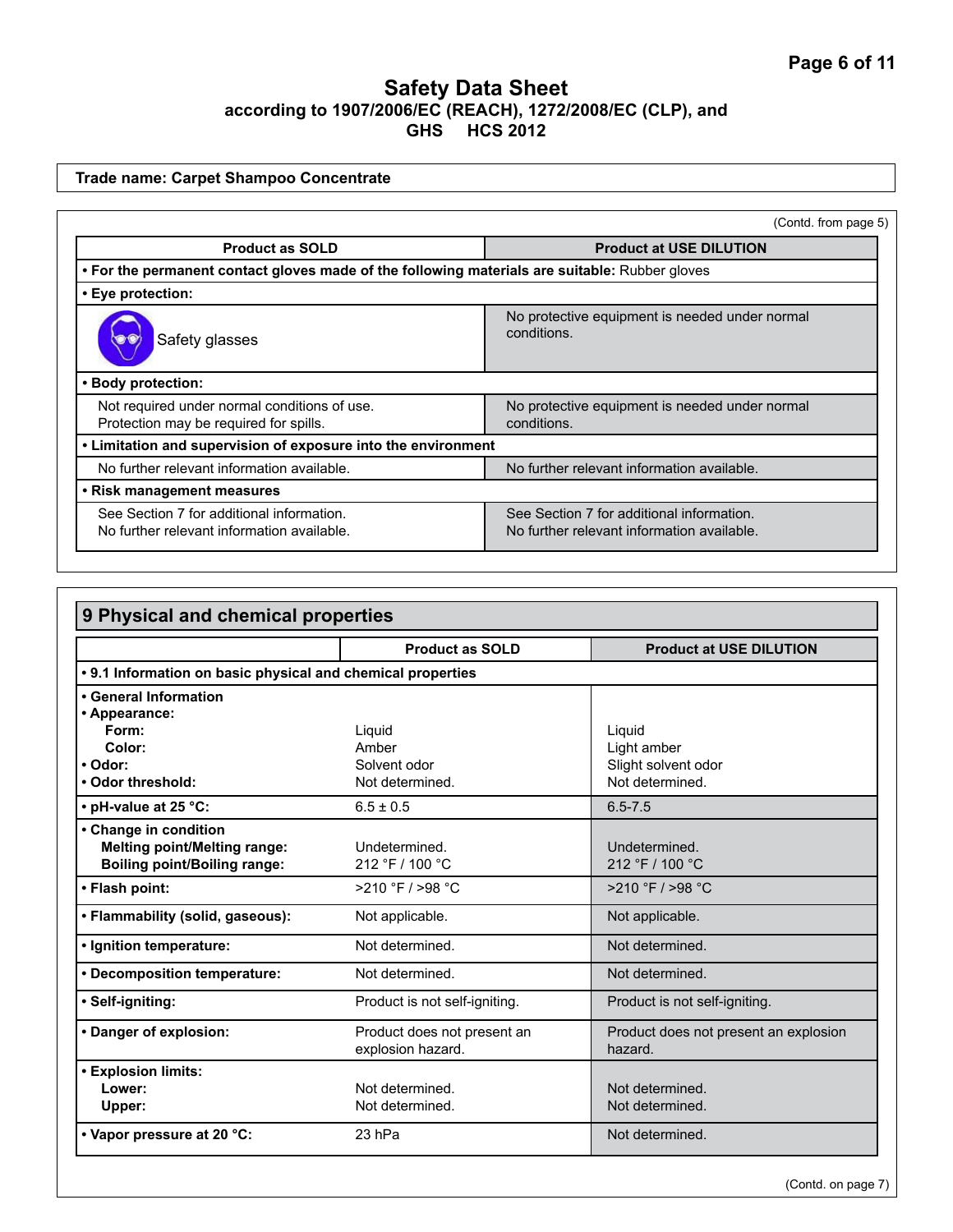#### **Trade name: Carpet Shampoo Concentrate**

|                                           |                                               | (Contd. from page 6)                       |
|-------------------------------------------|-----------------------------------------------|--------------------------------------------|
|                                           | <b>Product as SOLD</b>                        | <b>Product at USE DILUTION</b>             |
| • Density at 20 °C:                       | 1.018 $q/cm3$                                 |                                            |
| • Relative density                        | Not determined.                               | Not determined.                            |
| • Vapor density                           | Not determined.                               | Not determined.                            |
| • Evaporation rate                        | Not determined.                               | Not determined.                            |
| . Solubility in / Miscibility with water: | Fully miscible.                               | Complete                                   |
| • Partition coefficient                   |                                               |                                            |
| (n-octanol/water):                        | Not determined.                               | Not determined.                            |
| • Viscosity:                              |                                               |                                            |
| Dynamic:                                  | 100 mPas                                      |                                            |
| Kinematic:                                | Not determined.                               | Not determined.                            |
| • 9.2 Other information                   | No further relevant information<br>available. | No further relevant information available. |

# **10 Stability and reactivity**

#### **Product as SOLD**

- **10.1 Reactivity** Not determined.
- **10.2 Chemical stability**
- **Thermal decomposition / conditions to be avoided:** No decomposition if used and stored according to specifications.
- **10.3 Possibility of hazardous reactions** Reacts with strong oxidizing agents. Toxic fumes may be released if heated above the decomposition point.
- **10.4 Conditions to avoid** No further relevant information available.
- **10.5 Incompatible materials:** Strong oxidizing agents.
- **10.6 Hazardous decomposition products:** Possible in traces. Carbon monoxide and carbon dioxide Nitrogen oxides (NOx) Sulphur oxides (SOx)

# **11 Toxicological information**

| • 11.1 Information on toxicological effects                                                                                                                                  |                                                                     |  |
|------------------------------------------------------------------------------------------------------------------------------------------------------------------------------|---------------------------------------------------------------------|--|
| <b>Product as SOLD</b>                                                                                                                                                       | <b>Product at USE DILUTION</b>                                      |  |
| • Acute toxicity: >5,000 mg/kg                                                                                                                                               | Non-toxic at use-dilution.                                          |  |
| • Primary irritant effect:                                                                                                                                                   |                                                                     |  |
| • on the skin: Irritant to skin and mucous membranes.                                                                                                                        | No adverse effects due to skin contact are expected.                |  |
| • on the eye: Irritating effect.                                                                                                                                             | Direct contact with eyes may cause temporary irritation.            |  |
| • Sensitization: No sensitizing effects known.                                                                                                                               |                                                                     |  |
| • Additional toxicological information:                                                                                                                                      |                                                                     |  |
| The product shows the following dangers according to the calculation method of the General EU<br>Classification Guidelines for Preparations as issued in the latest version: |                                                                     |  |
| Irritant<br>At long or repeated contact with skin it may cause dermatitis<br>due to the degreasing effect of the solvent.                                                    | Not classified<br>No known significant effects or critical hazards. |  |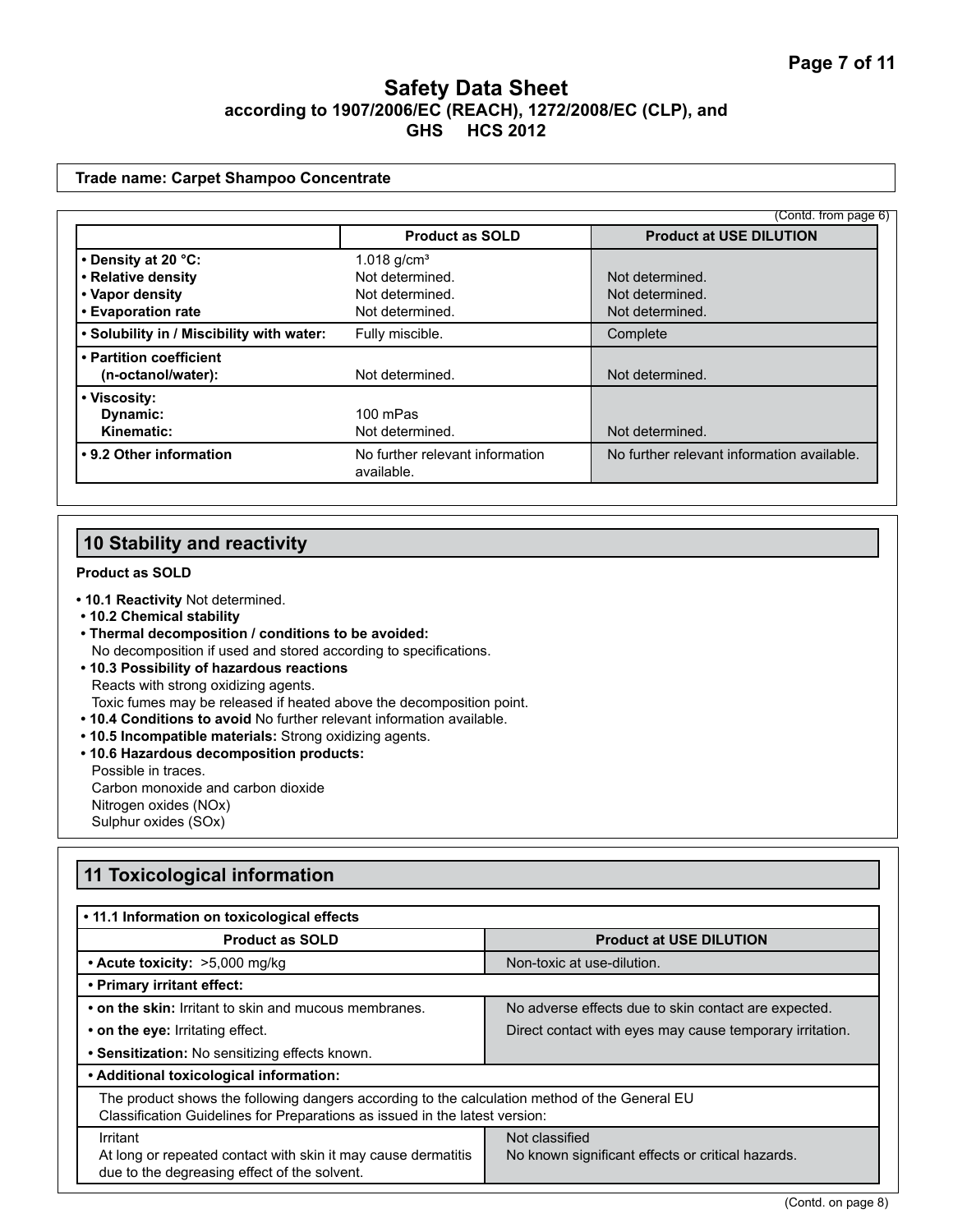**Trade name: Carpet Shampoo Concentrate**

(Contd. from page 7)

### **12 Ecological information**

#### **Product as SOLD**

- **12.1 Toxicity**
- **Aquatic toxicity:** No further relevant information available.
- **12.2 Persistence and degradability** No further relevant information available.
- **12.3 Bioaccumulative potential** No further relevant information available.
- **12.4 Mobility in soil** No further relevant information available.
- **Additional ecological information:**
- **General notes:**

This statement was deduced from the properties of the single components.

Due to available data on eliminability/decomposition and bioaccumulation potential a prolonged damage of the environment is unlikely.

Water hazard class 1 (German Regulation) (Self-assessment): slightly hazardous for water Do not allow undiluted product or large quantities of it to reach ground water, water course or sewage system.

- **12.5 Results of PBT and vPvB assessment**
- **PBT:** Not applicable.
- **vPvB:** Not applicable.
- **12.6 Other adverse effects** No further relevant information available.
- **PBT:** Not applicable.
- **vPvB:** Not applicable.

# **13 Disposal considerations**

| • 13.1 Waste treatment methods                                                                                                                                                                                                                          |                                                                                        |  |
|---------------------------------------------------------------------------------------------------------------------------------------------------------------------------------------------------------------------------------------------------------|----------------------------------------------------------------------------------------|--|
| <b>Product as SOLD</b>                                                                                                                                                                                                                                  | <b>Product at USE DILUTION</b>                                                         |  |
| • Recommendation                                                                                                                                                                                                                                        |                                                                                        |  |
| Smaller quantities can be disposed of with household waste.<br>Can be burned with household garbage after consulting with the<br>waste disposal facility operator and the pertinent authorities and<br>adhering to the necessary technical regulations. | Diluted product can be flushed to sanitary sewer. Discard<br>empty container in trash. |  |
| • Uncleaned packaging:                                                                                                                                                                                                                                  |                                                                                        |  |
| • Recommendation: Disposal must be made according to<br>official regulations.                                                                                                                                                                           | Diluted product can be flushed to sanitary sewer. Discard<br>empty container in trash. |  |
| • Recommended cleansing agents: Water, if necessary<br>together with cleansing agents.                                                                                                                                                                  |                                                                                        |  |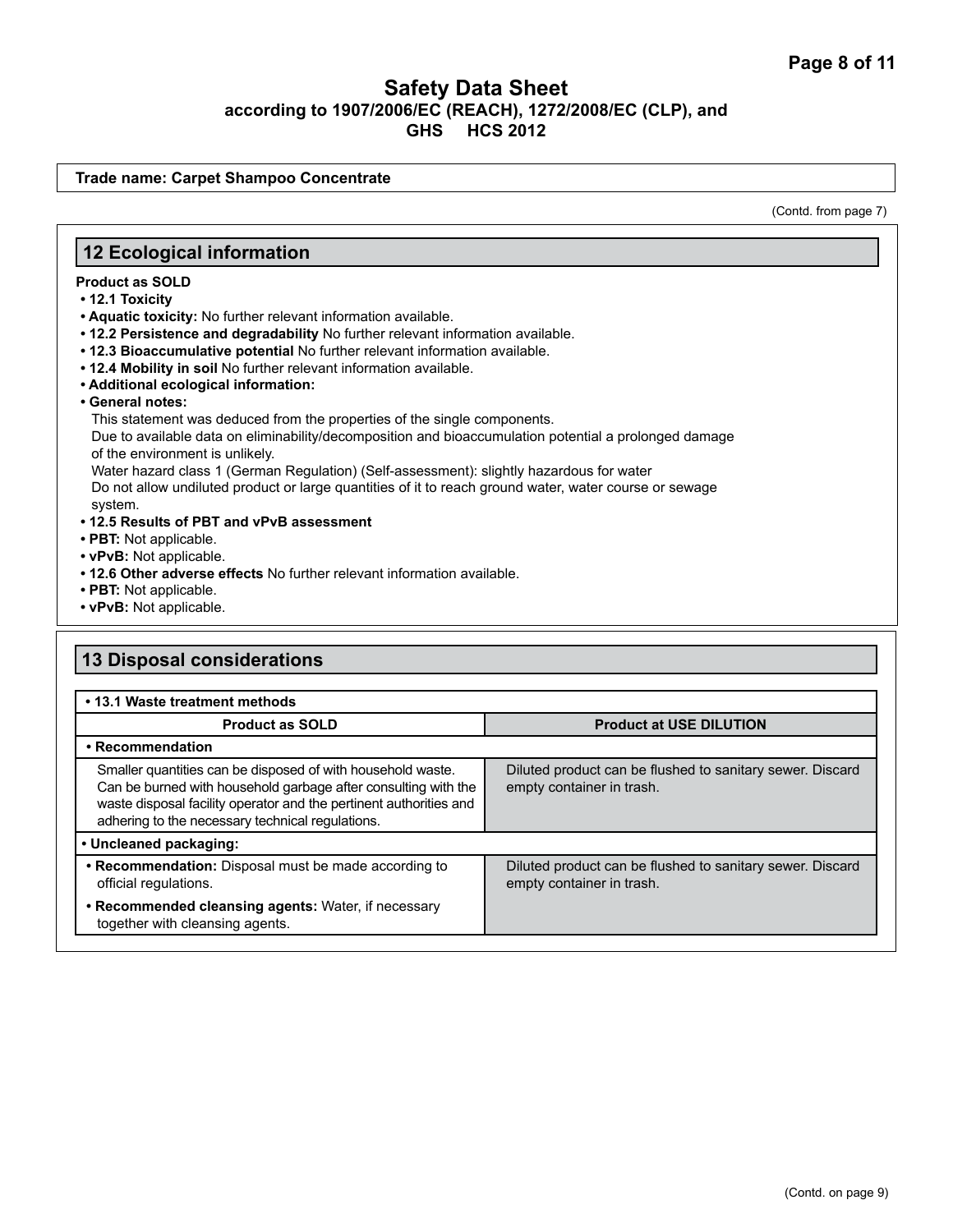**Trade name: Carpet Shampoo Concentrate**

(Contd. from page 8)

| <b>14 Transport information</b>                                                   |                                  |
|-----------------------------------------------------------------------------------|----------------------------------|
| <b>Product as SOLD</b>                                                            |                                  |
| • 14.1 UN-Number<br>• DOT, ADR, ADN, IMDG, IATA                                   | N/A                              |
| • 14.2 UN proper shipping name<br>• DOT, ADR, ADN, IMDG, IATA                     | Cleaning Compounds, NOI, liquid. |
| • 14.3 Transport hazard class(es)<br>• DOT, ADR, ADN, IMDG, IATA<br>• Class       | N/A                              |
| • 14.4 Packing group<br>· DOT, ADR, IMDG, IATA                                    | N/A                              |
| • 14.5 Environmental hazards:<br>• Marine pollutant:                              | No.                              |
| • 14.6 Special precautions for user                                               | Not applicable.                  |
| • 14.7 Transport in bulk according to Annex II of<br>MARPOL73/78 and the IBC Code | Not applicable.                  |
| • UN "Model Regulation":                                                          | Cleaning Compounds, NOI, liquid. |
| <b>Product at USE DILUTION</b> Not intended for transport.                        |                                  |

# **15 Regulatory information**

**• 15.1 Safety, health and environmental regulations/legislation specific for the substance or mixture**

**• United States (USA)** • **SARA**

| <b>Product as SOLD</b>                                        | <b>Product at USE DILUTION</b>     |
|---------------------------------------------------------------|------------------------------------|
| • Section 355 (extremely hazardous substances):               |                                    |
| None of the ingredients is listed.                            | Not applicable.                    |
| • Section 313 (Specific toxic chemical listings):             |                                    |
| None of the ingredients is listed.                            | None of the ingredients is listed. |
| • TSCA (Toxic Substances Control Act):                        |                                    |
| All ingredients are listed.                                   | All ingredients are listed.        |
| • Proposition 65 (California):                                |                                    |
| • Chemicals known to cause cancer:                            |                                    |
| None of the ingredients is listed.                            | None of the ingredients is listed. |
| • Chemicals known to cause reproductive toxicity for females: |                                    |
| None of the ingredients is listed.                            | None of the ingredients is listed. |
| • Chemicals known to cause reproductive toxicity for males:   |                                    |
| None of the ingredients is listed.                            | None of the ingredients is listed. |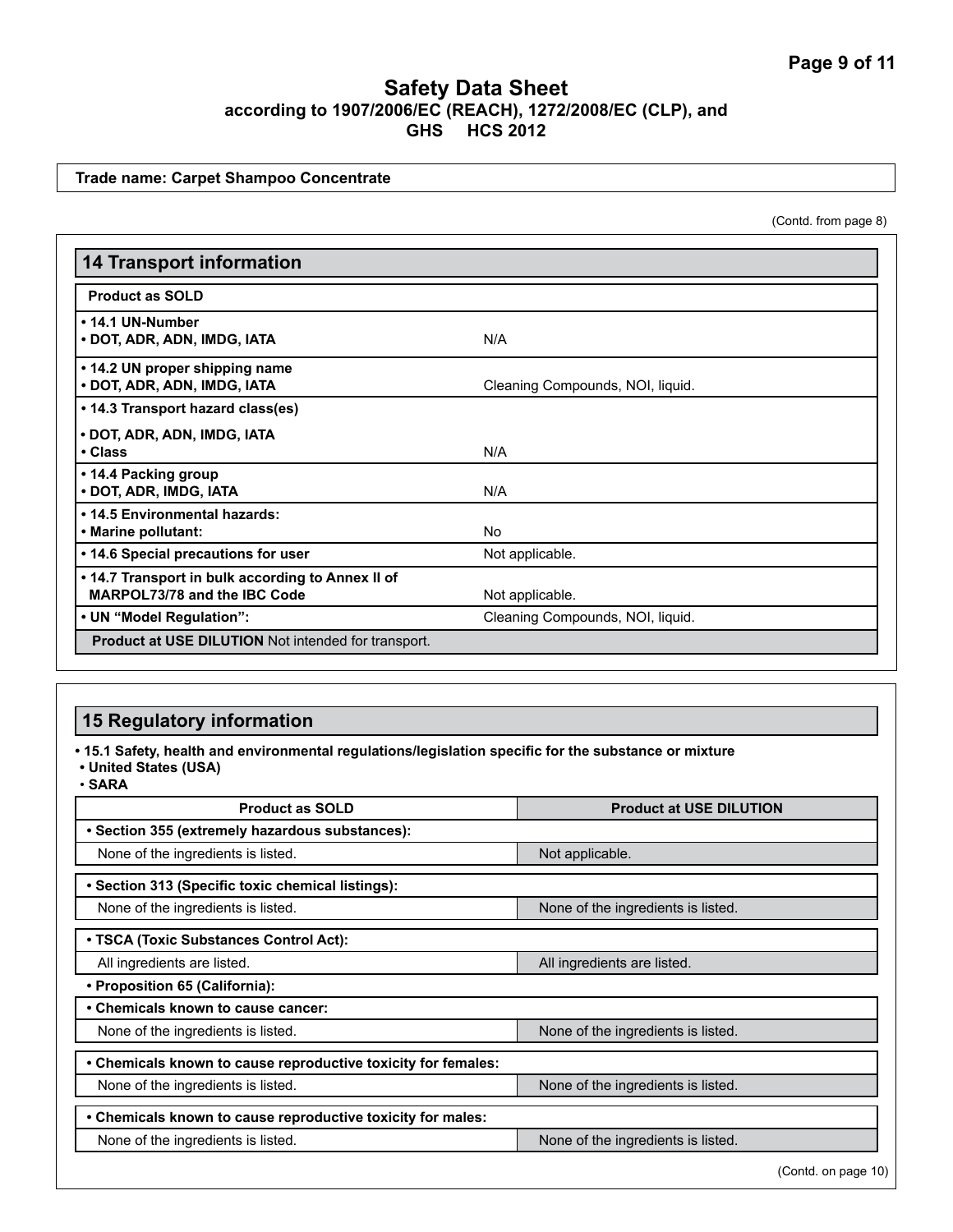|                                                                                           | (Contd. from page 9)               |  |
|-------------------------------------------------------------------------------------------|------------------------------------|--|
| <b>Product as SOLD</b>                                                                    | <b>Product at USE DILUTION</b>     |  |
| • Chemicals known to cause developmental toxicity:                                        |                                    |  |
| None of the ingredients is listed.                                                        | Not applicable.                    |  |
| <b>• Carcinogenic Categories</b>                                                          |                                    |  |
| • EPA (Environmental Protection Agency)                                                   |                                    |  |
| None of the ingredients is listed.                                                        | None of the ingredients is listed. |  |
| • IARC (International Agency for Research on Cancer)                                      |                                    |  |
| None of the ingredients is listed.                                                        | None of the ingredients is listed. |  |
| . TLV (Threshold Limit Value established by ACGIH)                                        |                                    |  |
| None of the ingredients is listed.                                                        | None of the ingredients is listed. |  |
| . NIOSH-Ca (National Institute for Occupational Safety and Health)                        |                                    |  |
| None of the ingredients is listed.                                                        | None of the ingredients is listed. |  |
| • OSHA-Ca (Occupational Safety & Health Administration)                                   |                                    |  |
| All ingredients are listed.                                                               | All ingredients are listed.        |  |
| • Canada                                                                                  |                                    |  |
| • Canadian Domestic Substances List (DSL)                                                 |                                    |  |
| All ingredients are listed.                                                               | All ingredients are listed.        |  |
| • Canadian Ingredient Disclosure list (limit 0.1%)                                        |                                    |  |
| None of the ingredients is listed.                                                        | Not applicable.                    |  |
| • Canadian Ingredient Disclosure list (limit 1%)                                          |                                    |  |
| None of the ingredients is listed.                                                        | None of the ingredients is listed. |  |
| . 15.2 Chemical safety assessment: A Chemical Safety Assessment has not been carried out. |                                    |  |

# **16 Other information**

This information is based on our present knowledge. However, this shall not constitute a guarantee for any specific product features and shall not establish a legally valid contractual relationship.

 $- - - -$ 

**• Relevant phrases**

- Causes skin irritation.
- H319 Causes serious eye irritation.

H303 May be harmful if swallowed - -

R36/37/38 Irritating to eyes, respiratory system and skin.

| <b>Product as SOLD</b>                                     |   | <b>Product at USE DILUTION</b>                             |                         |   |                     |
|------------------------------------------------------------|---|------------------------------------------------------------|-------------------------|---|---------------------|
| • Hazardous Material Information System (U.S.A.)           |   |                                                            |                         |   |                     |
| <b>Health</b>                                              | ∍ |                                                            | <b>Health</b>           | 0 |                     |
| <b>Flammability</b>                                        | 0 |                                                            | <b>Flammability</b>     | 0 |                     |
| <b>Physical hazards</b>                                    | 0 |                                                            | <b>Physical hazards</b> | 0 |                     |
|                                                            |   |                                                            |                         |   |                     |
| 4=Very High; 3=High; 2=Moderate; 1=Slight; 0=Insignificant |   | 4=Very High; 3=High; 2=Moderate; 1=Slight; 0=Insignificant |                         |   |                     |
|                                                            |   |                                                            |                         |   | (Contd. on page 11) |